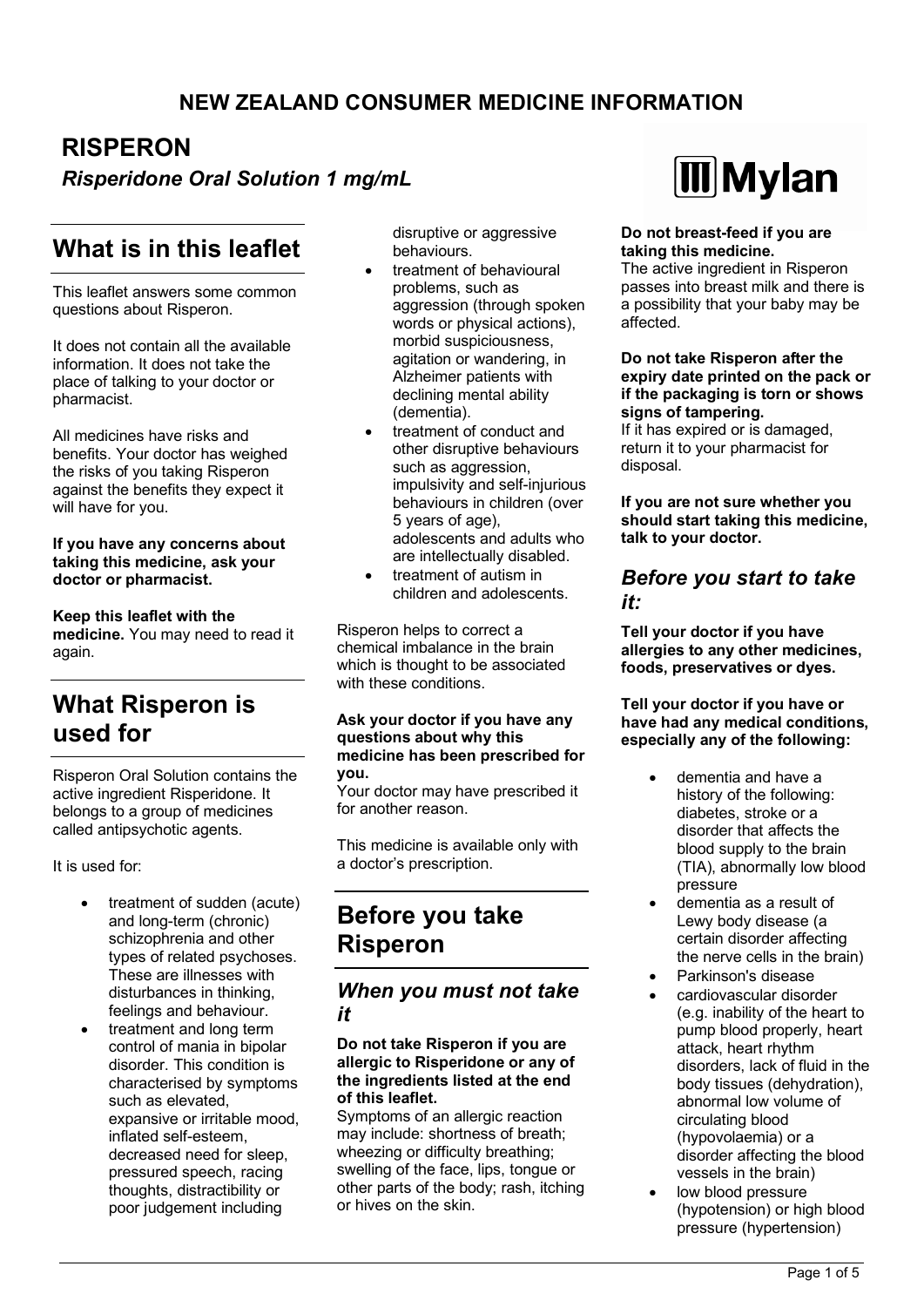- reduced liver or kidney function
- epilepsy (seizures)
- diabetes
- restlessness or difficulty sitting still
- intraoperative iris syndrome (a complication that may occur during cataract extraction)
- tardive dyskinesia (uncontrollable twitching or jerking movements of the arms and legs)
- if you are using drugs that can prolong the QT interval (ask your doctor or pharmacist about this) or if you have a heart condition, a heart rhythm disorder or abnormal low levels of potassium in the blood
- if you or someone else in your family has a history of blood clots, as medicines like these have been associated with formation of blood clots
- breast cancer
- Neuroleptic Malignant Syndrome (a serious reaction to some medicines with a sudden increase in body temperature, extremely high blood pressure and severe convulsions)
- low white blood cell count.

#### **Tell your doctor if you are pregnant or plan to become pregnant.** Your doctor can discuss with you the risks and benefits involved.

**If you have not told your doctor about any of the above, tell him/her before you start taking Risperon.**

## *Taking other medicines*

**Tell your doctor or pharmacist if you are taking any other medicines, including any that you get without a prescription from your pharmacy, supermarket or health food shop.**

Some medicines and Risperon may interfere with each other. These include:

> • diuretic medication such as furosemide, used to treat heart problems or to treat

swelling of parts of the body caused by the build-up of too much fluid

- medicines to lower your blood pressure
- medicines used to treat Parkinson's Disease
- medicines used to treat epilepsy
- carbamazepine, a medicine mainly used for epilepsy or trigeminal neuralgia (severe pain attacks in the face)
- fluoxetine and paroxetine, medicines used to treat depression, panic disorder, anxiety or obsessivecompulsive disorder
- some sleeping tablets. tranquillisers, pain-killers, antihistamines
- medicines used to treat bacterial and fungal infection
- other medicines to treat mental illness or psychotic conditions
- medicines to relieve severe nausea and vomiting.

These medicines may be affected by Risperon or may affect how well it works. You may need different amounts of your medicines, or you may need to take different medicines.

Your doctor and pharmacist have more information on medicines to be careful with or avoid while taking this medicine.

# **How to take Risperon**

### **Follow all directions given to you by your doctor or pharmacist carefully**.

They may differ from the information contained in this leaflet.

**If you do not understand the instructions on the box, ask your doctor or pharmacist for help.**

## *How much to take*

**Take Risperon exactly as your doctor has prescribed. Never change the dose yourself. Do not increase the dose more quickly than you have been told.**

Your doctor will decide the dose suitable. They will be able to tell you:

- how many millilitres to take at each dose
- how many doses to take each day
- when to take each of your doses.

The dose that your doctor prescribes will generally depend on the condition you are being treated for, and how you respond to treatment. Your doctor may adjust your dose during therapy, until the desired effect is obtained.

**Risperon should not be used in children under 15 years with schizophrenia. There is little experience with the product in this group.**

**Risperon should not be used in children under 5 years with disruptive behaviour disorders. There is little experience with the product in this group.**

## *How to take it*

It does not matter if you take Risperon before or after food.

Measure the amount (dose) of Risperon oral solution that your doctor has prescribed (See "How to use" section). Mix the dose of Risperon oral solution with a nonalcoholic drink before swallowing and take immediately. **Do not mix with tea.**

### **Alcohol should be avoided while taking Risperon.**

### *How to use*

The solution comes with a syringe (pipette). This should be used to help you measure the exact amount of medicine you need.

### **Instructions for using the pipette with Risperon**

1. Remove the child-resistant cap from the bottle by pushing down on the cap while turning it anticlockwise (Figure 1).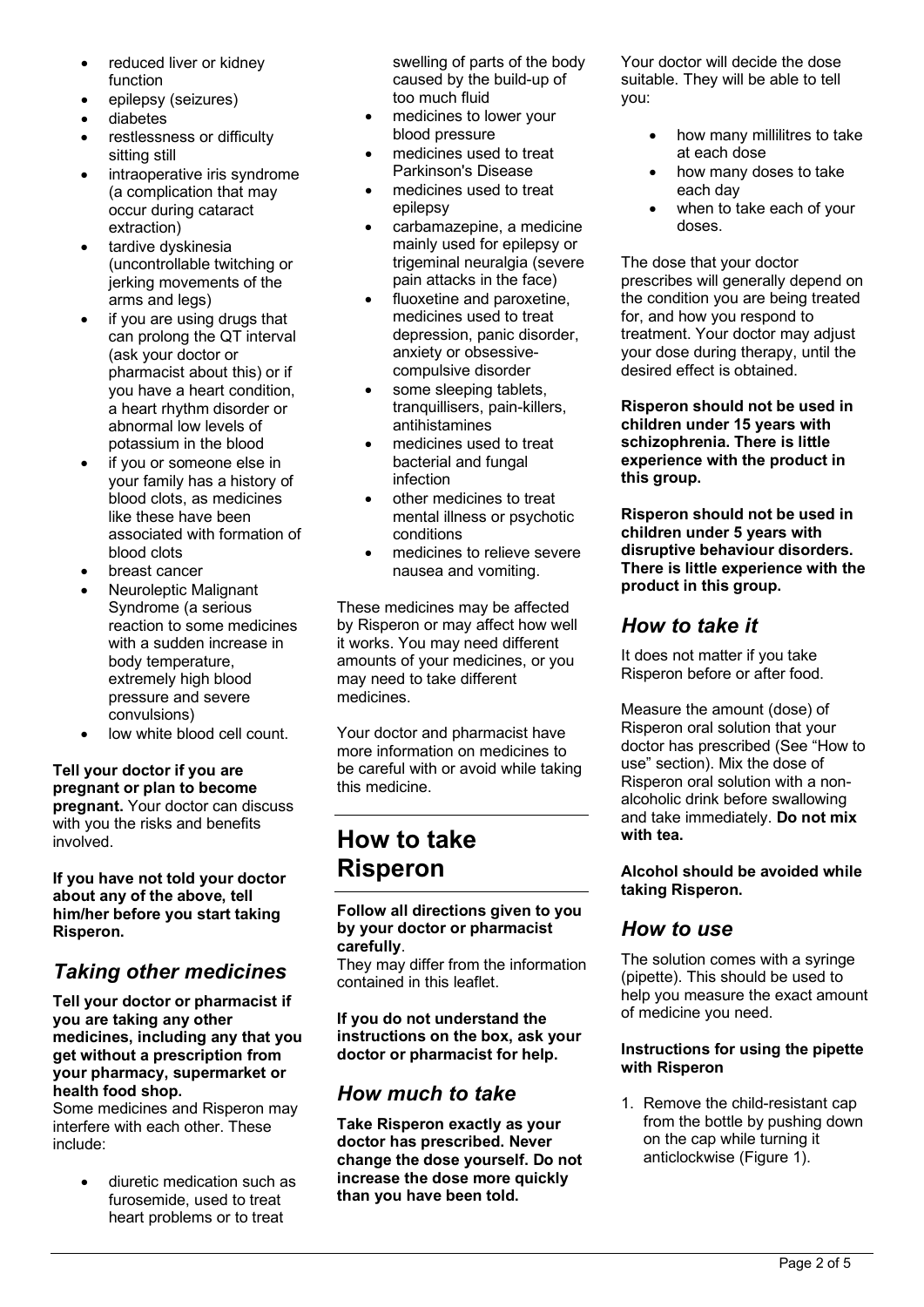

Place the bottle on a flat surface.

- 2. Remove pipette from pipette holder.
- 3. Insert the pipette into the bottle.
- 4. While holding the lower ring, pull the top ring upwards until the mark that matches the number of mg or ml to be taken is just visible (Figure 2).



5. Holding the lower ring, remove the whole pipette from the bottle (Figure 3).



- 6. Empty the contents of the pipette into a glass of water by pushing the top ring of the pipette right down. **Do not mix with tea.**
- *7.* Close the bottle and clean the dosing pipette by rinsing with water. Replace the childresistant cap on the bottle by screwing it down clockwise until it locks fully.

## *When to take it*

**Your doctor will tell you what time of the day, and how often to take Risperon.**

### *How long to take it*

#### **Continue taking your medicine for as long as your doctor tells you.**

This medicine helps to control your condition, but does not cure it. It is important to keep taking your medicine even if you feel well.

## *If you forget to take it*

**If you forget to take Risperon, take the missed dose as soon as you remember instead of your next dose. Then go back to taking it as you would normally.** 

**Do not take a double dose to make up for the one you missed.** This may increase the chance of you getting an unwanted side effect.

#### **If you forget to take Risperon for 5 days or more, tell your doctor before starting your medicine again.**

### **If you are not sure what to do, ask your doctor or pharmacist.**

If you have trouble remembering to take your medicine, ask your pharmacist for some hints.

## *If you take too much (overdose)*

**Immediately telephone your doctor or the National Poisons Information Centre (0800 POISON or 0800 764 766) for advice, or go to Accident and Emergency at the nearest hospital, if you think that you or anyone else may have taken too much Risperon. Do this even if there are no signs of discomfort or poisoning.** You may need urgent medical attention.

Symptoms of an overdose may include drowsiness, sleepiness, increased heart rate, excessive trembling or muscle stiffness, very low blood pressure causing fainting or unconsciousness.

# **While you are using Risperon**

## *Things you must do*

**If you are about to be started on any new medicine, remind your doctor and pharmacist that you are taking Risperon.**

**Tell any other doctors, dentists, and pharmacists who treat you that you are taking Risperon.**

**If you are going to have surgery, tell the surgeon or anaesthetist that you are taking Risperon.** It may affect other medicines used during surgery.

**If you become pregnant while taking Risperon, tell your doctor immediately.**

**Pre-menopausal women should tell their doctor if they do not have a period for more than six months while taking Risperon.**

**Try to eat a moderate diet.** Risperon can cause weight gain.

**Tell your doctor immediately if you develop uncontrolled movements of the tongue, mouth, cheeks or jaw which may progress to the arms and legs.** These are symptoms of a condition called tardive dyskinesia, which may develop in people taking antipsychotic medicines, including Risperon. This condition is more common during long term treatment, especially in elderly women. If detected early, these symptoms are usually reversible. However in very rare cases, this may be permanent.

## *Things you must not do*

**Do not take Risperon to treat any other complaints unless your doctor tells you to.**

**Do not give your medicine to anyone else, even if they have the same condition as you.**

**Do not stop taking your medicine or lower the dosage without checking with your doctor.**

**Do not drink alcohol.**  This medicine can increase the effects of alcohol.

## *Things to be careful of*

### **Be careful driving or operating machinery until you know how Risperon affects you.**

Risperon may cause dizziness, light-headedness or drowsiness in some people. If you have any of these symptoms, do not drive a car,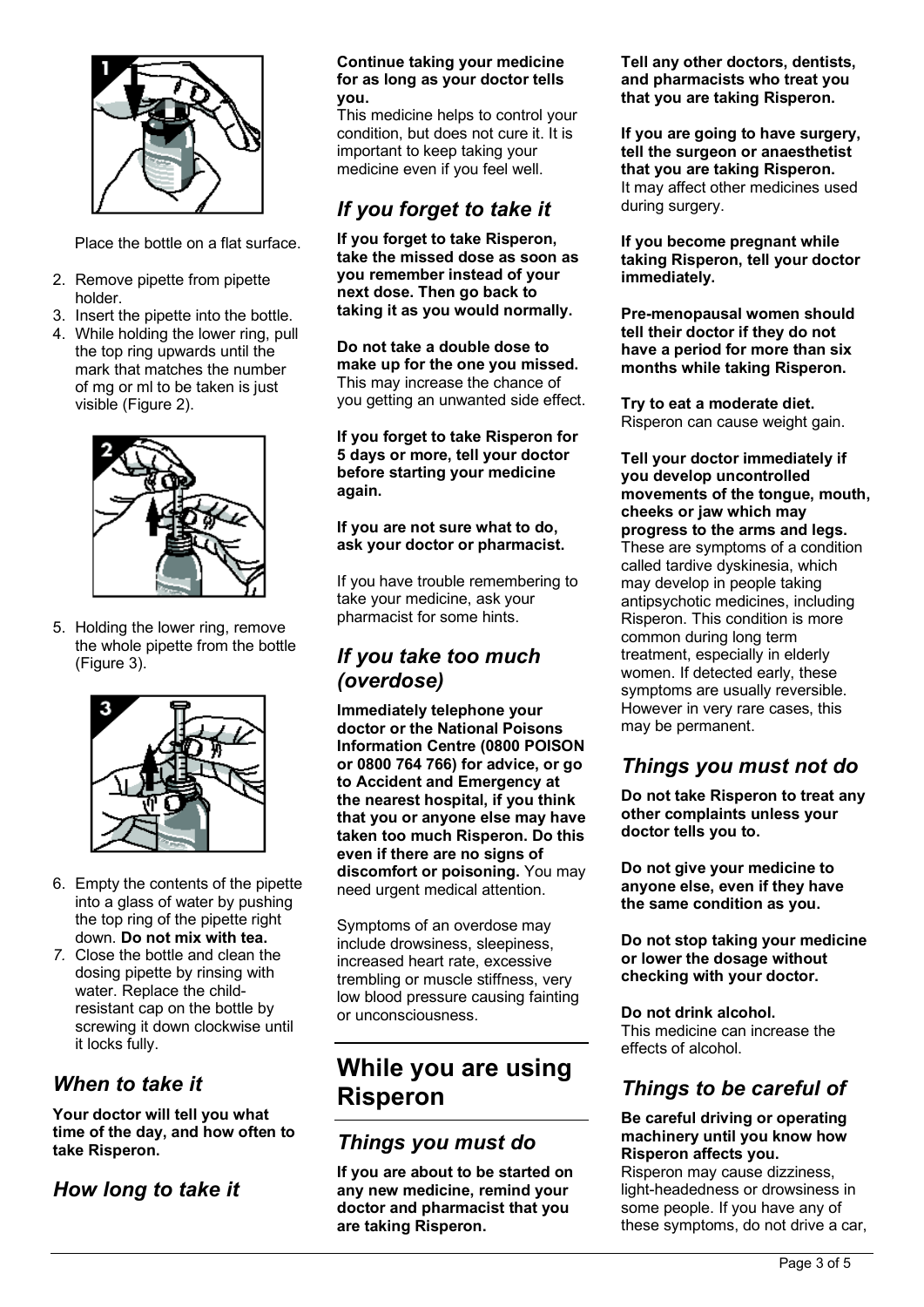operate machinery, or do anything else that could be dangerous.

# **Side effects**

### **Tell your doctor or pharmacist as soon as possible if you do not feel well while you are taking Risperon.**

All medicines can have side effects. Sometimes they are serious, most of the time they are not. You may need medical attention if you get some of the side effects.

#### **Do not be alarmed by the following lists of side effects. You may not experience any of them.**

**Ask your doctor or pharmacist to answer any questions you may have.**

#### **Tell your doctor or pharmacist if you notice any of the following and they worry you:**

- difficulty sleeping
- headache
- trembling
- drowsiness, tiredness, difficulty in concentrating
- changes in your behaviour such as agitation or anxiety
- muscle or joint stiffness
- restlessness in the legs
- change in gait
- weight gain
- indigestion, nausea, abdominal pain, constipation
- frequent urination
- inability or pain when passing urine
- unusual secretion of breast milk
- breast swelling
- sexual dysfunction, priapism (prolonged erection.

These side effects are usually mild but may require medical attention.

### **Tell your doctor as soon as possible if you notice any of the following:**

• missed or irregular menstrual periods

- involuntary movements of the tongue, face, mouth, jaws, arms, legs or trunk
- excessive thirst
- light-headedness or dizziness on standing up, that passes after a few seconds or after sitting down again (fall in blood pressure).

The above list includes serious side effects that may require medical attention. Serious side effects are rare.

#### **If any of the following happen, tell your doctor immediately or go to Accident and Emergency at your nearest hospital:**

- changes in heart rate, including fast or slowed heart rate, and heart beat irregularities
- change in body temperature including abnormally high temperature
- symptoms of an allergic reaction which may include: rash, itching or hives on the skin; shortness of breath, wheezing or difficulty breathing; swelling of the face, lips, tongue or other parts of the body. If you have any of these symptoms, you may have had a serious allergic reaction to Risperon
- sudden weakness or numbness of the face, arms, or legs, especially on one side, or instances of slurred speech (these are called mini-strokes)
- in elderly patients with dementia, occurrence of the following even for a short period time: sudden weakness or numbness of the face, arms or legs, especially on one side, instances of slurred speech and stroke.

The above list includes very serious side effects. You may need urgent medical attention or hospitalisation. These side effects are very rare.

#### **Tell your doctor or pharmacist if you notice anything that is making you feel unwell.** Other side effects not listed above may also occur in some people.

**Do not hesitate to report any other side effects to your doctor or pharmacist.**

**Do not be alarmed by this list of possible side effects.** You may not experience any of them.

# **After using Risperon**

### *Storage*

**Keep Risperon oral solution in the original packaging until it is time to take it.** If you take the bottle out of the box it may not keep well.

**Keep the solution in a cool dry place where the temperature stays below 30°C. Do not refrigerate or freeze.**

### **The shelf life after first opening the bottle is four months.**

Do not store Risperon or any other medicine in the bathroom or near a sink. Do not leave it on a window sill or in the car. Heat and dampness can destroy some medicines.

#### **Keep it where children cannot reach it.**

A locked cupboard at least one-anda half metres above the ground is a good place to store medicines.

## *Disposal*

**If your doctor tells you to stop taking this medicine or the expiry date has passed, ask your pharmacist what to do with any medicine that is left over.**

# **Product description**

## *What it looks like*

The oral solution is a clear, colourless solution. It is available in a bottle of 30 ml.

A pipette is enclosed so that the correct quantity of solution can be measured.

## *Ingredients*

The active ingredient in Risperon oral solution is Risperidone. 1 ml of